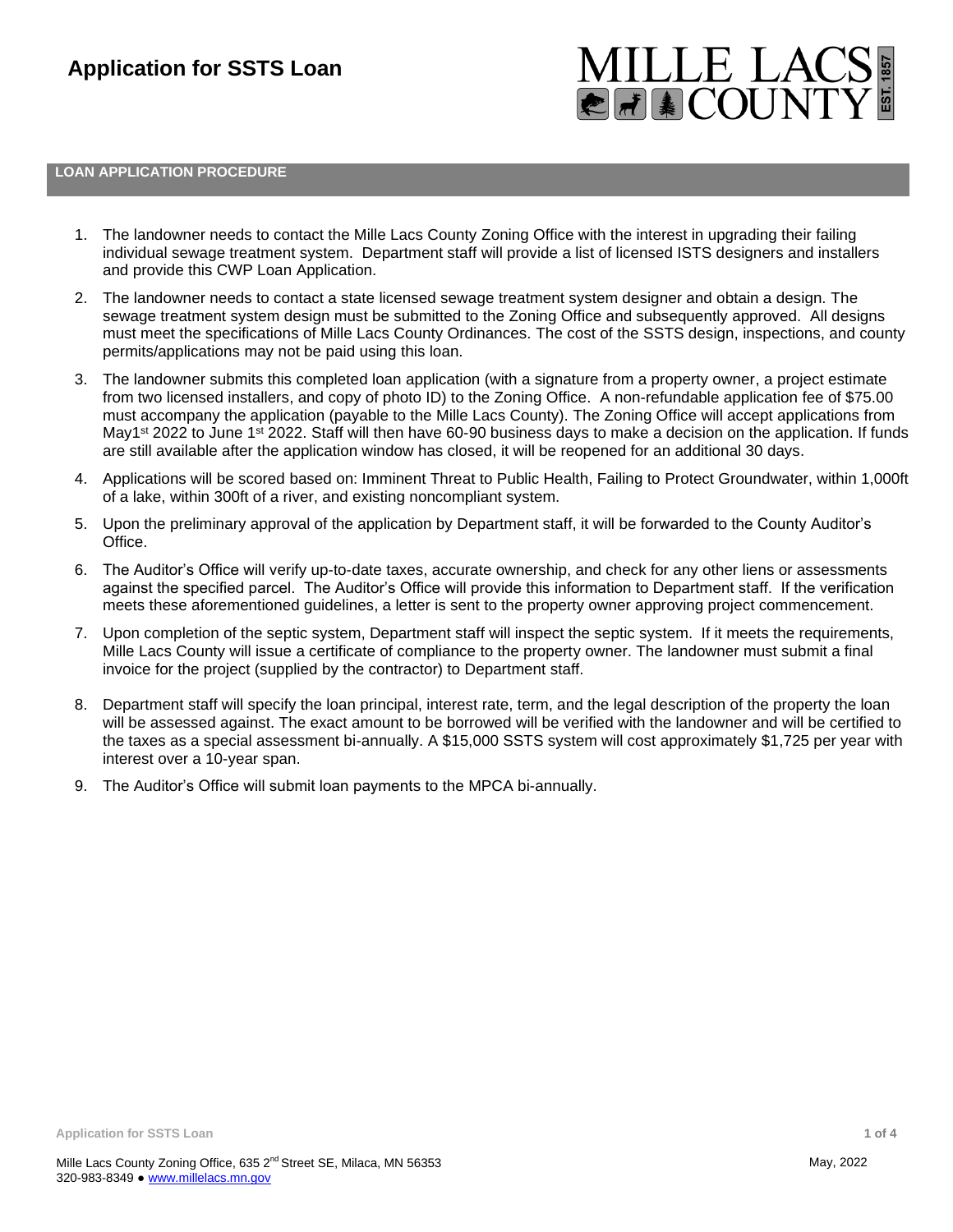# **Application for SSTS Loan**



# **INSTRUCTIONS**

Before you apply for an SSTS Loan, all property taxes must be current. Please complete this application in full. Incomplete or incorrect applications will be returned to the applicant. The application and required submittal documents may be submitted in person or mailed to:

**Mille Lacs County Zoning Office**

635 2<sup>nd</sup> Street SE Milaca, MN 56353

## **APPLICANT/PROPERTY INFORMATION**

|                                                                                                                                                                                                                                | Contact Phone: ____________________ |
|--------------------------------------------------------------------------------------------------------------------------------------------------------------------------------------------------------------------------------|-------------------------------------|
|                                                                                                                                                                                                                                |                                     |
| E-mail Address: Note of the Contract of the Contract of the Contract of the Contract of the Contract of the Contract of the Contract of the Contract of the Contract of the Contract of the Contract of the Contract of the Co |                                     |
| Property Owner: <u>contract and a series of the series of the series of the series of the series of the series of</u>                                                                                                          |                                     |
|                                                                                                                                                                                                                                |                                     |
| Are you an agent acting on behalf of the landowner? (circle one) Y N                                                                                                                                                           |                                     |
|                                                                                                                                                                                                                                |                                     |
| <b>PROJECT INFORMATION</b>                                                                                                                                                                                                     |                                     |
|                                                                                                                                                                                                                                | Estimated Project Cost:             |
| Loan Amount Requested: University of Divelling Type: University Public Property Coan Amount Requested:                                                                                                                         |                                     |
|                                                                                                                                                                                                                                |                                     |
| Is the property located within 1,000 feet of a lake or 300 feet of a river? (circle one) Y<br>N                                                                                                                                |                                     |
| <b>APPLICATION SUBMITTAL REQUIREMENTS</b>                                                                                                                                                                                      |                                     |

- $\Box$  An itemized bid from two licensed contractors.
- $\Box$  Copy of photo ID for the applicant and co-applicant, if applicable.
- □ Complete SSTS design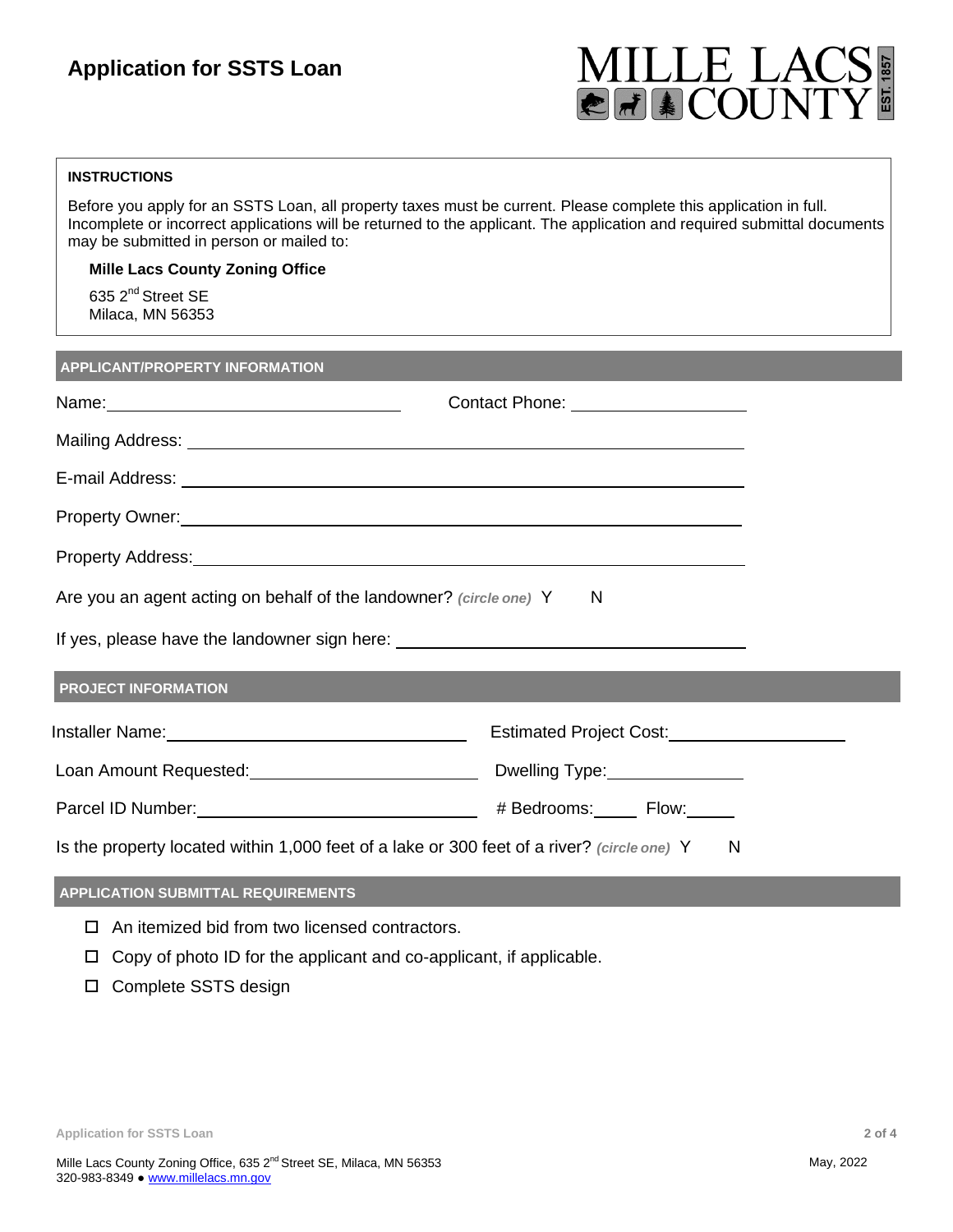# **MILLE LAC**<br>EFICOUNT

# **TERMS AND CONDITIONS**

The septic system must serve property located within Mille Lacs County and must be homesteaded by the applicant. The applicant must be the property owner on the tax rolls in the Mille Lacs County Auditor's Office and all property taxes must be current.

Applications will be accepted starting May 1<sup>st</sup> 2022 and ending June 1<sup>st</sup> 2022. The property to benefit from the septic system must have an existing prohibited or failing system, and be homesteaded by the applicant. Systems will be scored based on: Imminent Threat to Public Health, Failing to Protect Groundwater, within 1,000ft of a lake, within 300ft of a river, and existing noncompliant system. The highest scoring systems will be given priority. Only standard type 1 and type 3 mounds will be accepted. Ineligible activities include; refinancing of a previously installed septic system, a septic system for a new home, or if the system is currently under court order for replacement/repair.

Applicant may borrow less than the total construction cost, and loans will be approved for the accepted quote amount. If funds are still available, additional funding can be provided for unforeseen expenses. Only MPCA licensed installers will be allowed to install the proposed system, and construction must occur within one (1) year of the loan application date. An extension may be granted at the discretion of Mille Lacs County Staff. Construction may begin after the approval letter is received.

Interest rate for the term of the loan is 1.5% APR. The loan may be paid in full within thirty (30) days after Mille Lacs County submits payment to the landowner/contractor without accruing interest. Interest will begin to accrue after the thirty-day grace period. Loan terms are for ten (10) years. If the property that has received this loan is to be sold, the remaining loan amount will continue to be certified to the taxes as a special assessment bi-annually under the new landowner.

All administrative fees and design fees, including the application fee (\$75.00), and the Mille Lacs County Sewage Treatment System Permit fee (currently \$250.00), may not be included in the loan amount requested.

Payment is made by the Mille Lacs County Auditor's Office to the contractor.

# **I HAVE READ AND UNDERSTAND THE TERMS OF THE LOAN PROGRAM AS STATED ABOVE. FAILURE TO ABIDE BY THE ABOVE TERMS MAY RESULT IN THE NULLIFICATION OF THE LOAN AGREEMENT.**

Signature of Applicant/Owner Date Date

Signature of Co-Applicant (if applicable) Date

**Application for SSTS Loan 3 of 4**